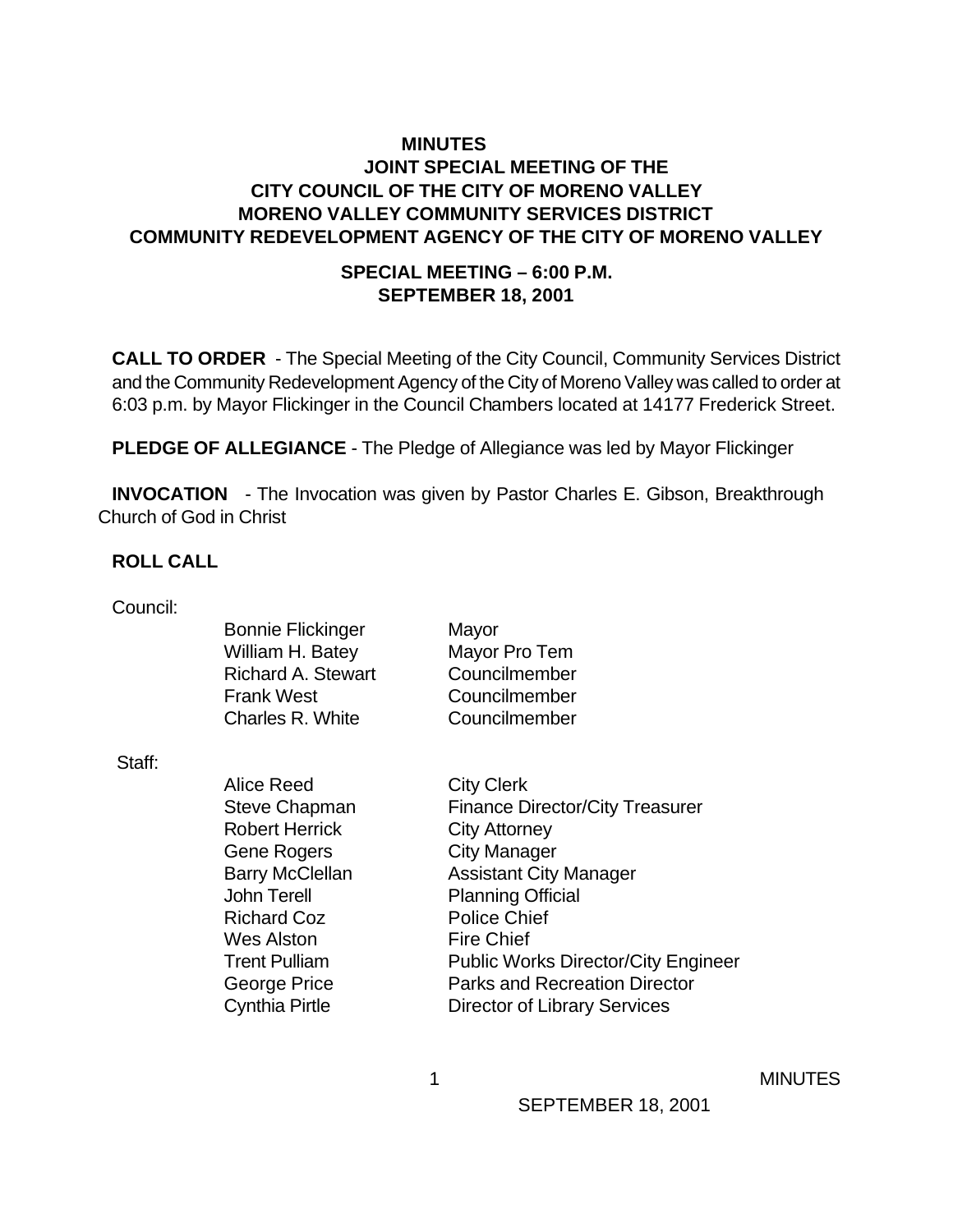### **SPECIAL PRESENTATIONS -** None

## PUBLIC COMMENTS **ON ANY SUBJECT NOT ON THE AGENDA** UNDER THE JURISDICTION OF THE CITY COUNCIL ARE AS FOLLOWS:

Harnethia Mansell – P.O. Box 9062, Representing Cultural Heritage Performers

 1) Ninth International Holiday Parade and Festival – November 10, 2001, beginning at 10:00 a.m.

#### Daryl C. Terrell – Address matter of record

- 1) September 11, 2001, Tragedy
- 2) America's unity, patriotism, heroic acts, and respect for communities

#### Wybe Schaafsma – Moreno Valley

1) Objected to criticism made by Councilperson

#### Ray Hosman – address matter of record

1) Objected to comments made by the Councilmembers Stewart and White

### **JOINT CONSENT CALENDARS (SECTIONS A-C) OF THE CITY COUNCIL OF THE CITY OF MORENO VALLEY, MORENO VALLEY COMMUNITY SERVICES DISTRICT, AND COMMUNITY REDEVELOPMENT AGENCY OF THE CITY OF MORENO VALLEY**

Mayor Flickinger opened the agenda items for the Consent Calendars for public comments; there being none, public comments were closed.

Councilmember Stewart made a motion, seconded by Councilmember White to approve the Consent Calendars in their entireties, except for Items A2 and A7, pulled for separate discussion/action. Motion carried 5-0. Roll call vote.

2 MINUTES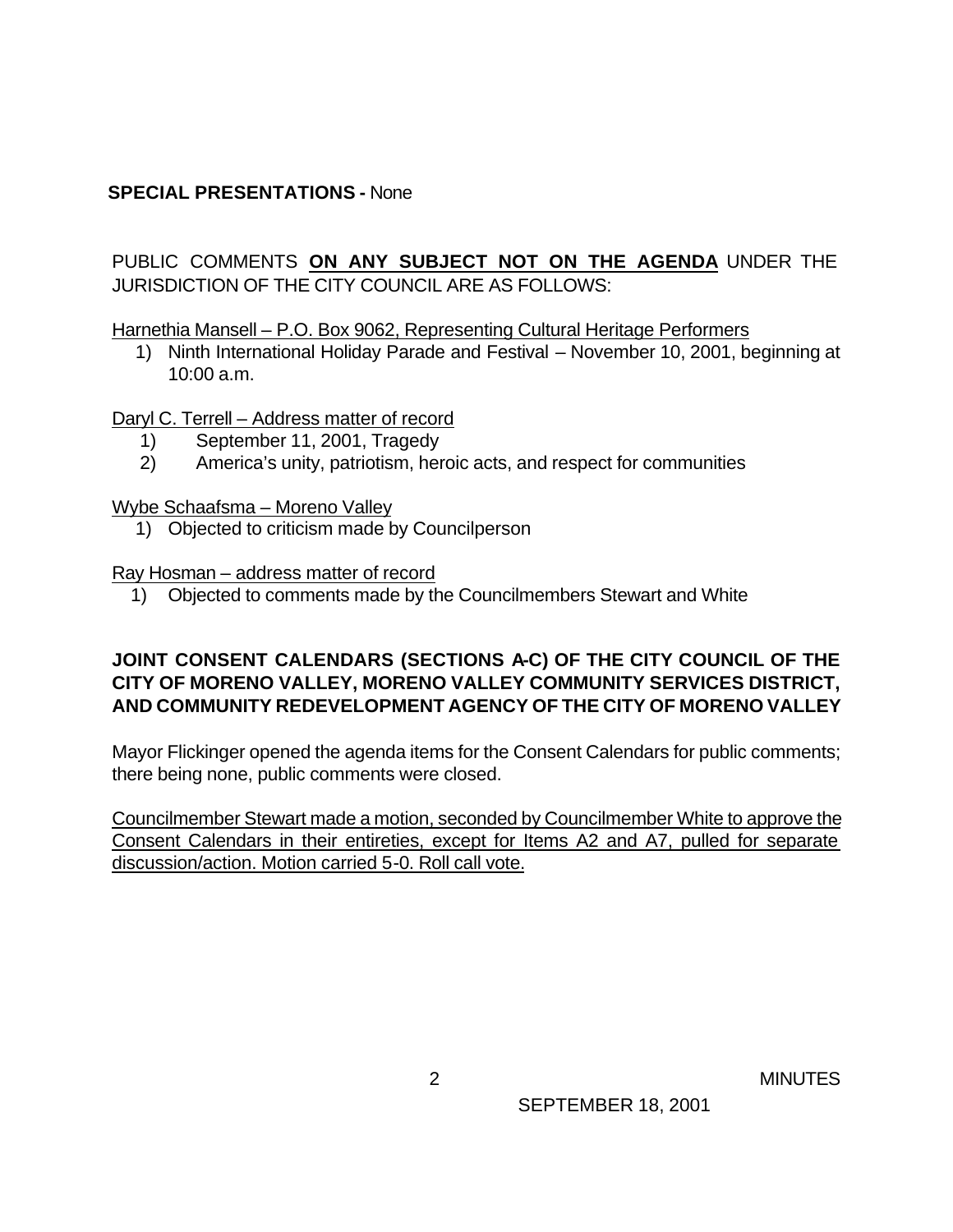## **A. CONSENT CALENDAR** - **CITY COUNCIL**

- A1. ORDINANCES FIRST READING BY TITLE ONLY Waived reading of all Ordinance Introductions and read by title only.
- A3. PARCEL MAP 27732 REDUCE FAITHFUL PERFORMANCE BOND AND ADOPT RESOLUTION NO. 2001-52, AUTHORIZING ACCEPTANCE OF THE PUBLIC RIGHT-OF-WAY IMPROVEMENTS AS COMPLETE AND ACCEPTING CACTUS AVENUE, COMMERCE CENTER DRIVE, AND GOLDENCREST DRIVE INTO THE CITY MAINTAINED STREET SYSTEM. SUBDIVIDER – MARCH COMMERCE CENTER, L.P. (CONTINUED FROM SEPTEMBER 11, 2001) Approved a 65.7% reduction to the Faithful Performance Bond; instructed the

City Engineer to prepare a 65.7% reduction to the Faithful Performance Bond; and adopted Resolution No. 2001-52 authorizing the acceptance of the Phase One public right-of-way improvements for Parcel Map 27732 as complete and accepting Cactus Avenue, Commerce Center Drive, and Goldencrest Drive into the City maintained street system.

### Resolution No. 2001-52

A Resolution of the City Council of the City of Moreno Valley, California, Authorizing the Acceptance of the Phase One Public Right-Of-Way Improvements as Complete Within Parcel Map 27732, and Accepting Cactus Avenue, Commerce Center Drive, and Goldencrest Drive into the City Maintained Street System

A4. REQUEST ADOPTION OF PLANS AND SPECIFICATIONS, AND AUTHORIZATION TO ADVERTISE FOR CONSTRUCTION BIDS, PROJECT NO. CML 5441(024), CACTUS AVENUE, SUNNYMEAD BOULEVARD, AND PIGEON PASS ROAD. TRAFFIC SIGNAL INTERCONNECT INSTALLATION (CONTINUED FROM SEPTEMBER 11, 2001) Adopted the plans and specifications, which are on file in the office of the Public Works Director; and authorized the City Clerk to advertise this project for construction bids.

3 MINUTES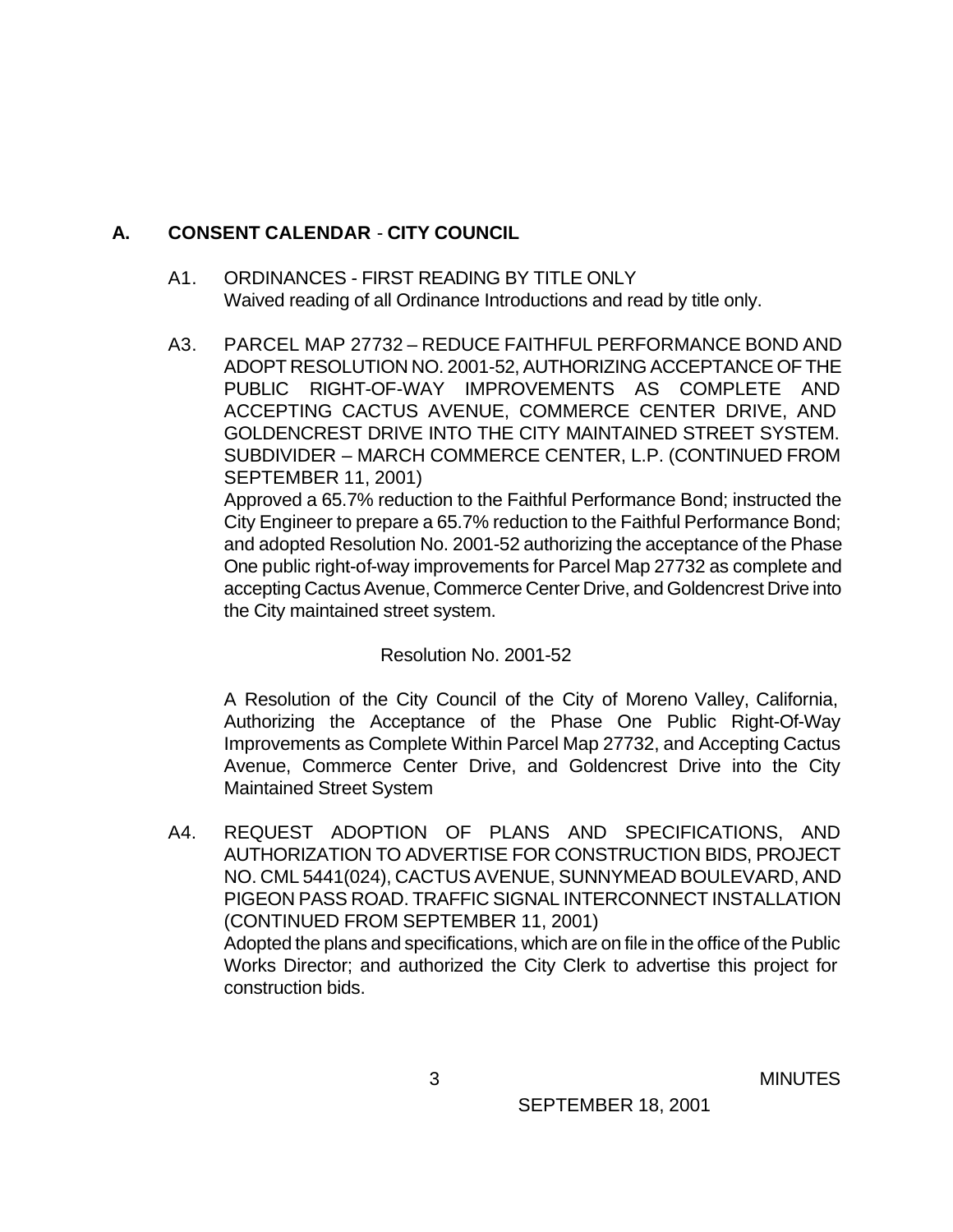- A5. REQUEST ADOPTION OF PLANS AND SPECIFICATIONS, AND AUTHORIZATION TO ADVERTISE FOR CONSTRUCTION BIDS, FISCAL YEAR 2000/2001 ANNUAL PAVEMENT RESURFACING PROGRAM. PROJECT NO. 00-12556330 (CONTINUED FROM SEPTEMBER 11, 2001) Adopted the plans and specifications, which are on file in the office of the Public Works Director; and authorized the City Clerk to advertise this project for construction bids.
- A6. APPROVAL OF QUARTERLY INVESTMENT REPORT QUARTER ENDED JUNE 30, 2001 (CONTINUED FROM SEPTEMBER 11, 2001) Approved and accepted the quarterly investment report, in compliance with California Government Code Section 53646.
- A8. MINUTES REGULAR MEETING OF AUGUST 28, 2001 Approved as submitted.
- A9. MINUTES EMERGENCY MEETING OF SEPTEMBER 11, 2001 Approved as submitted.

### **B. CONSENT CALENDAR** - **COMMUNITY SERVICES DISTRICT**

- B1. ORDINANCES FIRST READING BY TITLE ONLY Waived reading of all Ordinance Introductions and read by title only.
- B2. MINUTES REGULAR MEETING OF AUGUST 28, 2001 Approved as submitted.
- B3. MINUTES EMERGENCY MEETING OF SEPTEMBER 11, 2001 Approved as submitted.

### **C. CONSENT CALENDAR** - **COMMUNITY REDEVELOPMENT AGENCY**

C1. ORDINANCES - FIRST READING BY TITLE ONLY Waived reading of all Ordinance Introductions and read by title only.

4 MINUTES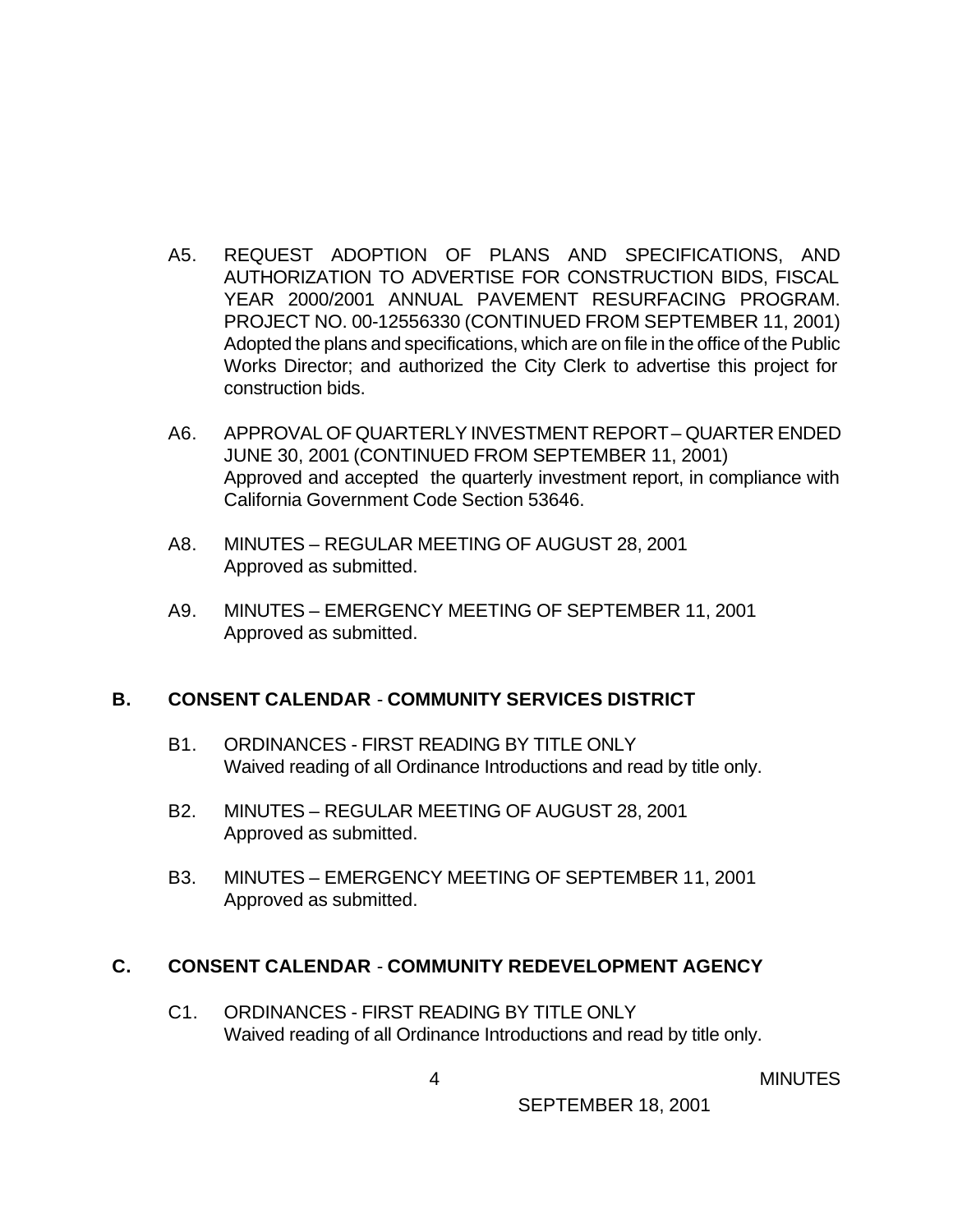- C2. MINUTES REGULAR MEETING OF AUGUST 28, 2001 Approved as submitted.
- C3. MINUTES EMERGENCY MEETING OF SEPTEMBER 11, 2001 Approved as submitted.

### **D. REPORT OF ACTION FROM CLOSED SESSION BY CITY ATTORNEY, IF ANY - NONE**

#### **E. PUBLIC HEARINGS**

E1. PA01-0031 (GENERAL PLAN AMENDMENT); PA01-0026 (CHANGE OF ZONE); PA01-0027 (CONDITIONAL USE PERMIT); APPLICANT: LEADERS IN COMMUNITY ALTERNATIVES; LOCATION: ON THE WEST SIDE OF BUSINESS CENTER DRIVE, WEST OF ELSWORTH STREET. PROPOSAL: TO CHANGE THE GENERAL PLAN AND ZONING DESIGNATIONS FROM BUSINESS PARK TO INDUSTRIAL AND TO ESTABLISH A TRANSITIONAL HOUSING FACILITY FOR PAROLEES. (CONTINUED FROM SEPTEMBER 11, 2001)

Councilmember Stewart made a motion, seconded by Mayor Pro Tem Batey to continue Item E1 to the October 9, 2001, City Council meeting. Motion carried unanimously.

E2. MORENO VALLEY COMMUNITY SERVICES DISTRICT PUBLIC HEARING REGARDING MAIL BALLOT PROCEEDING TO REINSTATE ZONE D (PARKWAY LANDSCAPE MAINTENANCE) AT THE STANDARD SERVICE LEVEL FOR TRACT 21333 (CONTINUED FROM SEPTEMBER 11, 2001)

President Flickinger opened the public testimony portion of the public hearing at 6:22 p.m. – Comments were received from Debbie Walser.

President Flickinger announced that the ballot tabulation would be held in the public lobby of the Council Chamber in the interest of open government.

### **RECESS; RECONVENE**

The Secretary announced the results as follows: out of 127 ballots that were mailed out, the City Clerk's office received 57 ballots; 54 were validated; 31 – Yes votes; 23 – No votes.

5 MINUTES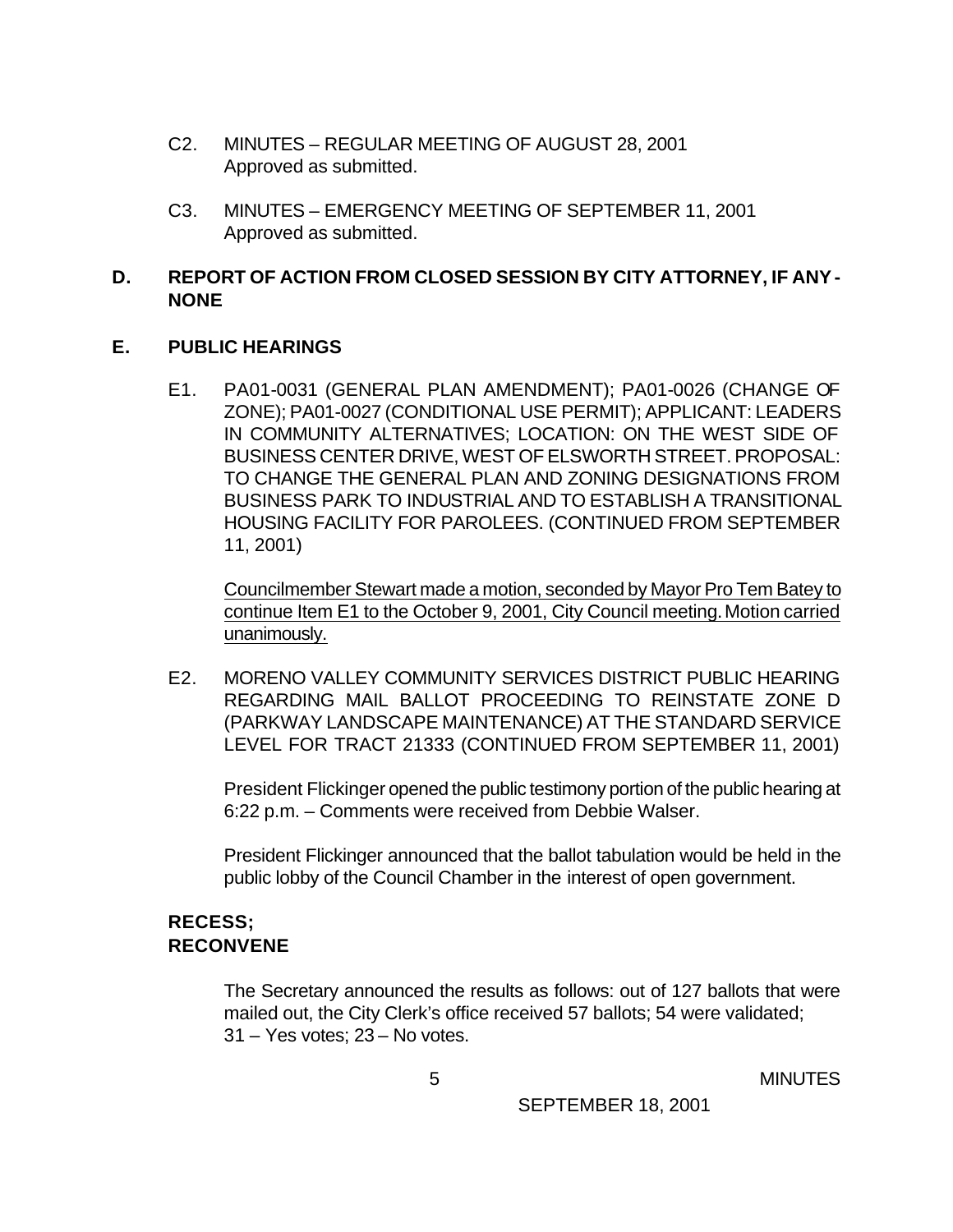Boardmember White made a motion, seconded by Boardmember West to verify and accept the results of the mail ballot proceeding; and to authorize and impose the CSD Zone D charge. Motion carried 5-0. Roll call vote.

### • **ITEMS REMOVED FROM CONSENT CALENDARS FOR DISCUSSION OR SEPARATE ACTION**

- A2. AGREEMENT FOR PROFESSIONAL CONSULTANT SERVICES, IRIS AVENUE IMPROVEMENTS, INDIAN STREET TO PERRIS BOULEVARD, PROJECT NO. 01-12566721 (CONTINUED FROM SEPTEMBER 11, 2001) Approved the Agreement for Professional Consultant Services with DMC Design Group, 170 North Maple Street, Suite 101, Corona, to design the street improvements; authorized the Mayor to execute said Agreement for Professional Consultant Services with DMC Design Group; and authorized the issuance of a purchase order to DMC Design Group, in the amount of \$130,230.00, when the Agreement has been signed by all parties (Account No. 225.68521).
- A7. RESOLUTION ESTABLISHING CRITERIA TO GUIDE THE PROCESS OF REVISING THE BOUNDARIES OF COUNCILMANIC DISTRICTS (CONTINUED FROM SEPTEMBER 11, 2001) Adopted Resolution No. 2001-53 establishing criteria to guide the process of revising the boundaries of the districts from which members of the City Council are elected.

Resolution No. 2001-53

A Resolution of the City Council of the City of Moreno Valley, California, Establishing Criteria to Guide the Process of Revising the Boundaries of the Districts from which Members of the City Council are Elected

Mayor Flickinger made a motion, seconded by Councilmember Stewart to approve agenda Items A2 and A7. Motion carried 5-0. Roll call vote.

#### **F. REPORTS**

F1. LEGISLATIVE UPDATE (CONTINUED FROM SEPTEMBER 11, 2001)

**6** MINUTES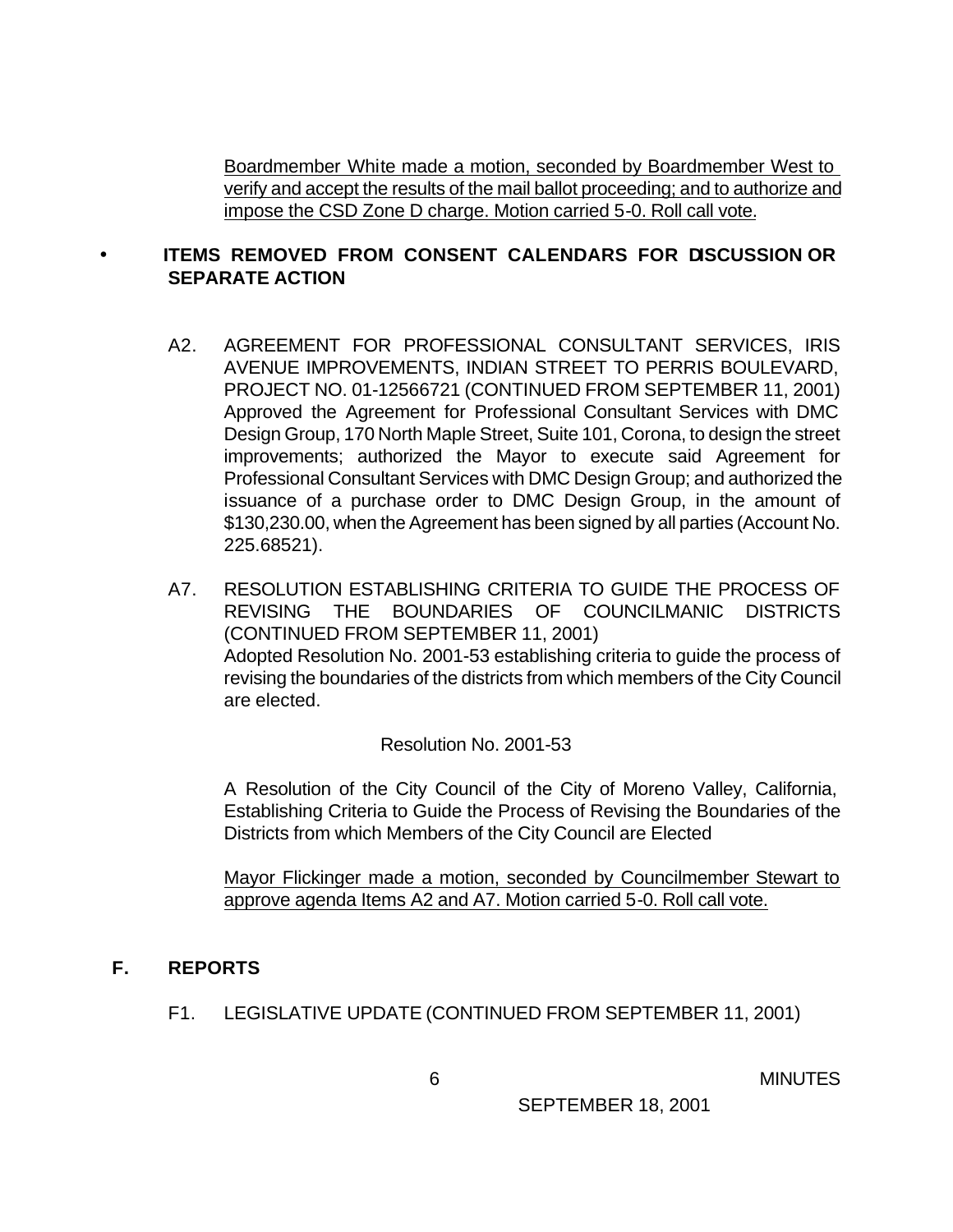Councilmember Stewart made a motion, seconded by Councilmember White to continue agenda Item F1 to the September 25, 2001, City Council meeting. Motion carried unanimously.

F2. RESOLUTION IMPLEMENTING THE ELIMINATION OF PERMIT FEES FOR ENERGY SAVINGS EQUIPMENT (CONTINUED FROM SEPTEMBER 11, 2001)

Mayor Flickinger opened the agenda item for public comments; there being none, public comments were closed.

Councilmember Stewart made a motion, seconded by Mayor Pro Tem Batey to ratify its preliminary direction made at the meeting of August 28, 2001, and approve Resolution No. 2001-54 implementing a temporary 100% reduction in permit fees for minimum fee permits issued for whole house fans, evaporative coolers and **ENERGY STAR RATED** central air conditioners, room air conditioners, central heat pumps and water heaters**.** These reductions will apply only for replacement of existing appliances in existing owner occupied dwelling units. Motion carried 5-0. Roll call vote.

Resolution No. 2001-54

A Resolution of the City Council of the City of Moreno Valley, California, a Temporary Elimination of Specified Fees for Building Permits and Other Building Related Permits for Energy Savings Equipment for Existing Owner Occupied Dwelling Units

F3. CALIFORNIA LEAGUE OF CITIES: ANNUAL CONFERENCE RESOLUTIONS (CONTINUED FROM SEPTEMBER 11, 2001)

Mayor Flickinger opened the agenda item for public comments; there being none, public comments were closed.

 7 MINUTES Mayor Flickinger made a motion, seconded by Councilmember White to take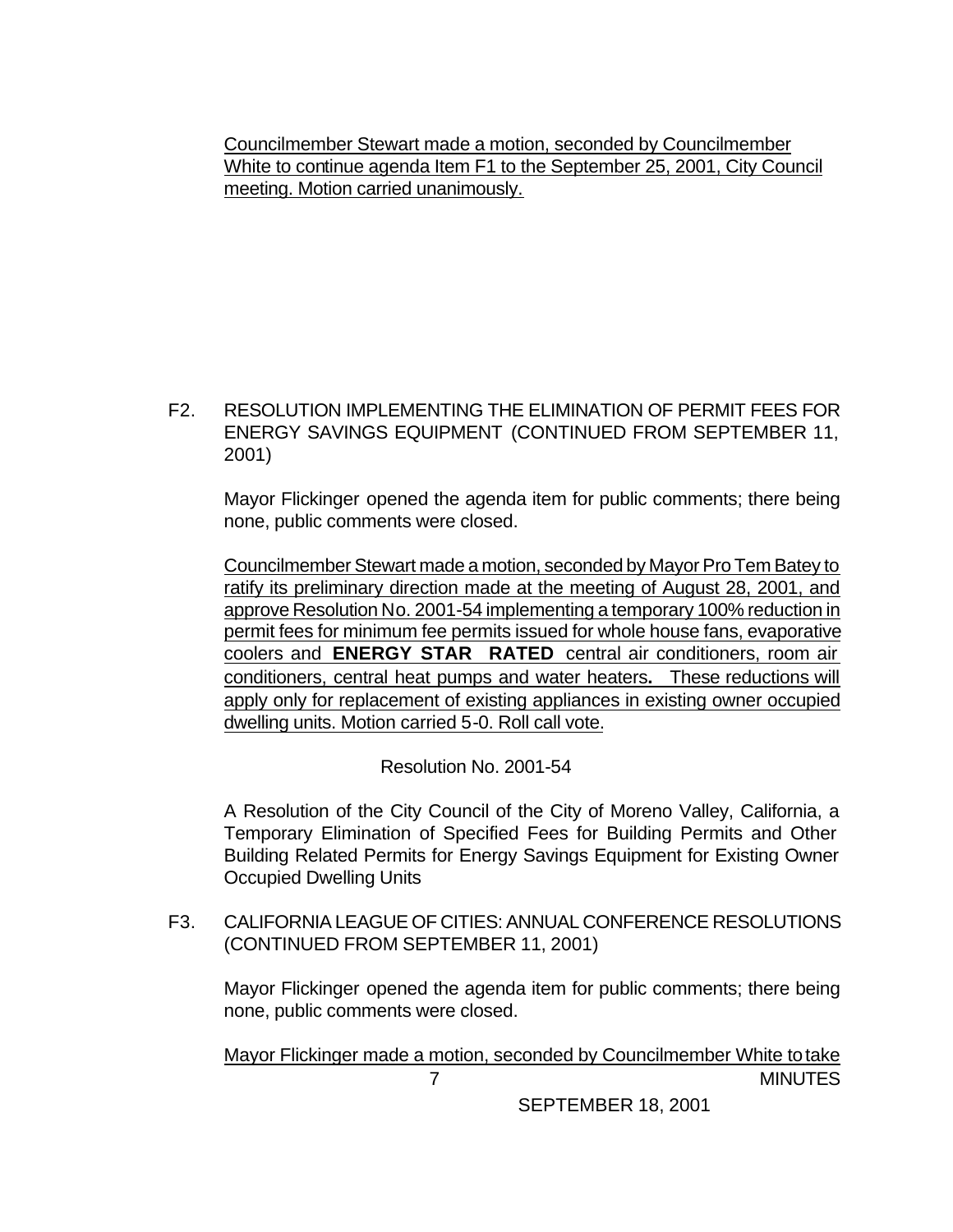the positions described below regarding the proposed Annual Conference resolutions for the League of California Cities and to give the delegate authority to change the position if there are changes to these resolutions on the floor. Motion carried unanimously.

**Support** – Resolution (1), which relates to the revision of the League of California Cities bylaws;

**No Position –** Resolution (2), which relates to day care services for children, adults and seniors;

**Support –** Resolution (3), which relates to excess retirement system assets and more options for employer use of those assets;

**Support –** Resolution (4), which relates to the flexibility in the wastewater permitting process by California State and Regional Water Control Boards as allowed by law;

**Support** - Resolution (5), which relates to the modification of California SB 709 (mandatory penalties) and the Federal Clean Water Act regarding frivolous citizen lawsuits;

**Support** – Resolution (6), which relates to incentives to improve the balance of jobs and housing in California;

**Support** – Resolution (7), which relates to supporting the passage of a ballot measure to stabilize and reform local government financing;

**No Position** – Resolution (8), which relates to the return of ERAF funds to cities;

**Support** – Resolution (9), which relates to telephone area codes.

#### **AGENDA ORDER**

A majority of Councilmembers agreed to allow public comments to be made regarding Item A7, for which a speaker slip with an incorrect agenda item number was submitted. Comments were then received from Bernadette Burks.

#### **AGENDA ORDER**

F4. SIGNIFICANT CAPITAL PROJECTS COMPLETED IN THE LAST SIX YEARS AND IN PROGRESS (CONTINUED FROM SEPTEMBER 11, 2001)

**8** MINUTES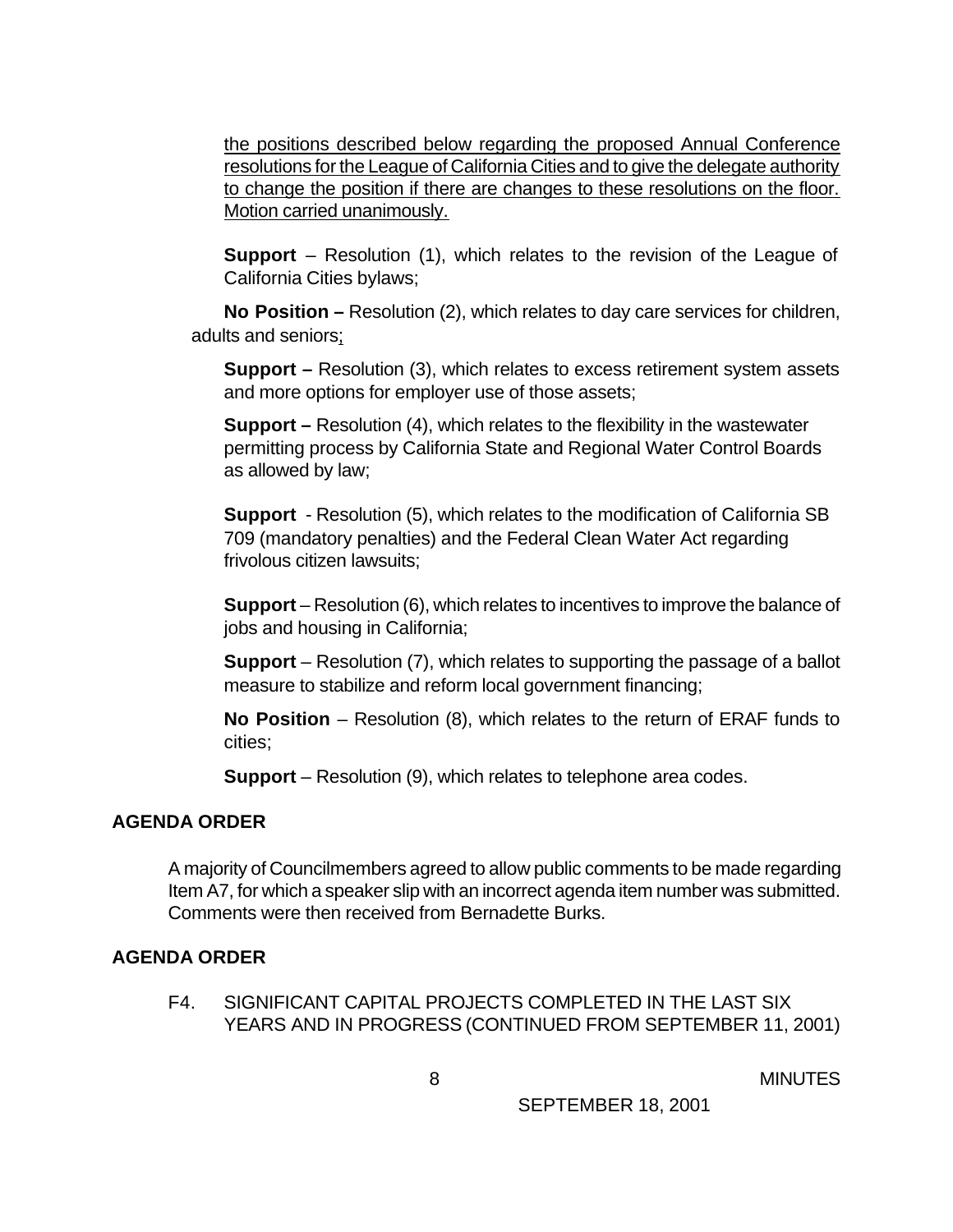Mayor Pro Tem Batey made a motion, seconded by Councilmember White to receive and file the report. Motion carried 4-0-1, Councilmember Stewart absent.

F5. UTILITY USER'S TAX STATUS REPORT (CONTINUED FROM SEPTEMBER 11, 2001)

Mayor Flickinger opened the agenda item for public comments, which were received from Wybe Schaafsma, Marcia Rodolf-Amino, Ray Hosman, Pete Bleckert, and Priscilla Banks.

Mayor Pro Tem Batey made a motion, seconded by Councilmember West to receive and file the staff report, which gave the current status of the utility user's tax rate reduction. Motion carried unanimously.

F6. RESOLUTION NO. 2001-55, REVISING THE CITY COUNCIL RULES OF PROCEDURE FOR CITY COUNCIL MEETINGS AND RELATED FUNCTIONS AND ACTIVITIES

Mayor Flickinger opened the agenda item for public comments which were received from Marcia Rodolf-Amino and Ray Hosman.

 Councimember Stewart made a motion, seconded by Councilmember White to delete the first study session of the month and replace with a scheduled closed session. Motion carried 4-1, Mayor Pro Tem Batey opposed.

Mayor Pro Tem Batey made a motion, seconded by Councilmember Stewart to hold Special Presentations at 6:00 p.m. and regular Council meetings at 6:30 p.m. Motion carried unanimously.

Councilmember White made a motion, seconded by Councilmember West to receive public comments on matters not on the agenda at 10:00 p.m., followed immediately by City Council comments. If the business portion of the meeting has been completed, such public comments shall be heard earlier. Motion carried 4-1, Mayor Flickinger opposed.

Councilmember White made a motion, seconded by Mayor Pro Tem Batey that it is the presiding officer's prerogative to handle speaker slips and change the order of speakers. Motion carried unanimously.

 9 MINUTES Councilmember Stewart made a motion, seconded by Mayor Pro Tem Batey that speakers who wish to speak on any item included on the consent calendar must keep their comments to three minutes and may only speak once, prior to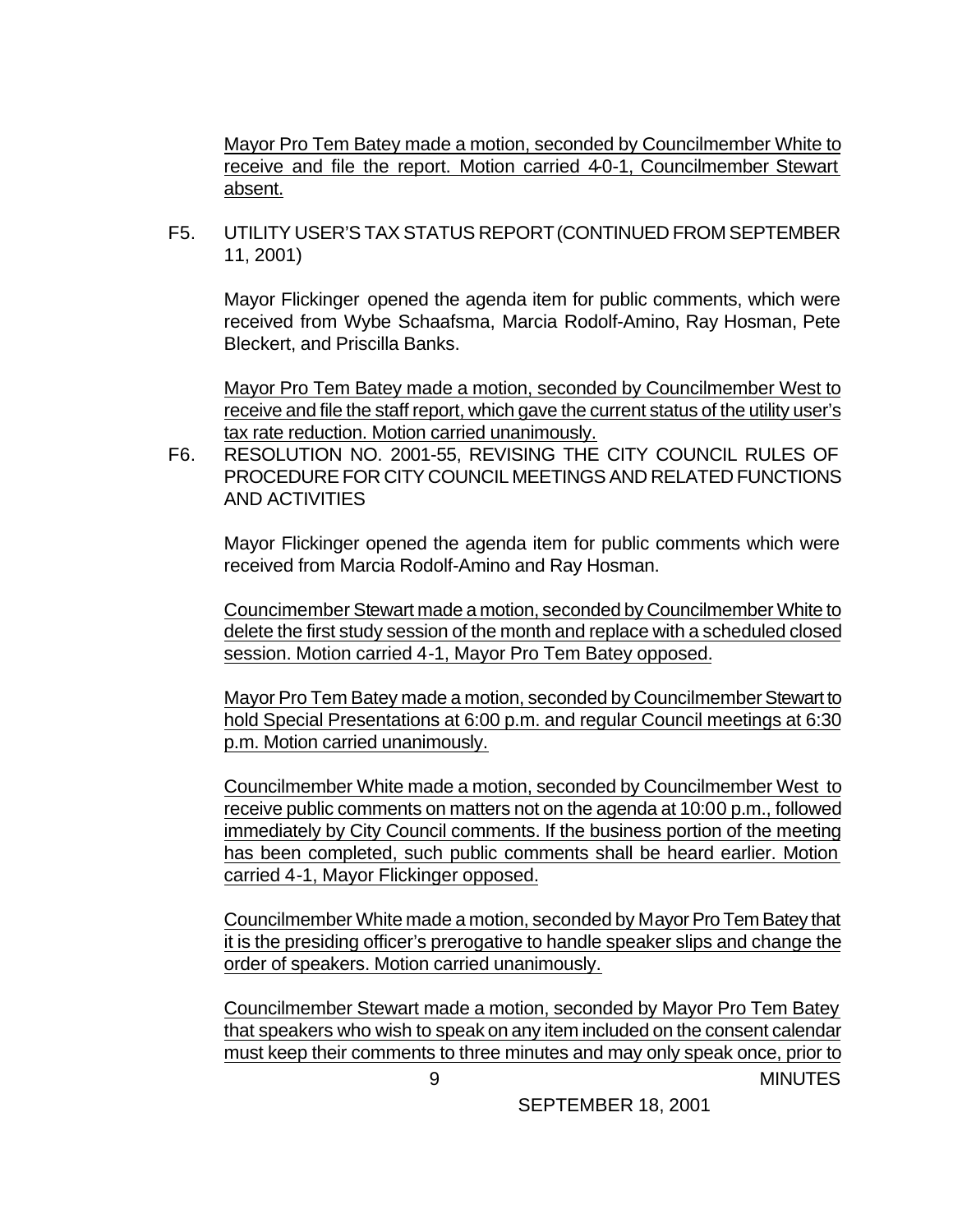the consideration of the consent calendar. Motion carried 3-2, Councilmember West and Mayor Flickinger opposed. Roll call vote.

Councilmember White made a motion, seconded by Councilmember West that the effective date of these changes would be October 1, 2001. Motion carried unanimously.

### **RECESS; RECONVENE**

Councilmember White made a made a motion, seconded by Mayor Pro Tem Batey to continue adoption of the resolution to the next City Council meeting of September 25, 2001. Motion carried unanimously.

F7. CITY MANAGER'S REPORT (Oral presentation only) No action required.

# **G. LEGISLATIVE ACTIONS**

ORDINANCES - 1ST READING & INTRODUCTION - NONE

ORDINANCES - 2ND READING & ADOPTION - NONE

ORDINANCES - URGENCY ORDINANCES – NONE

RESOLUTIONS – NONE

# **CONTINUATION OF PUBLIC COMMENTS ON MATTERS NOT ON THE AGENDA**, **IF NEEDED - NONE**

# **CLOSING COMMENTS AND/OR REPORTS OF THE CITY COUNCIL, COMMUNITY SERVICES DISTRICT, OR COMMUNITY REDEVELOPMENT AGENCY**

### Councilmember White

- 1) Thanked Mayor Flickinger for her comments stated in a Press-Enterprise article on September 1, 2001
- 2) Referred to Mr. Albanese's comments in an article published in the Press-Enterprise on September 7, 2001– added that he was re-elected as a Councilmember in November 2000 with 73% of the votes
- 3) Commented on an article in today's issue (9/18/01) of The Press-Enterprise submitted by Marcia-Amino regarding funds being spent– asked Ms. Amino to be more specific and differentiate between frivolous and necessary items

10 MINUTES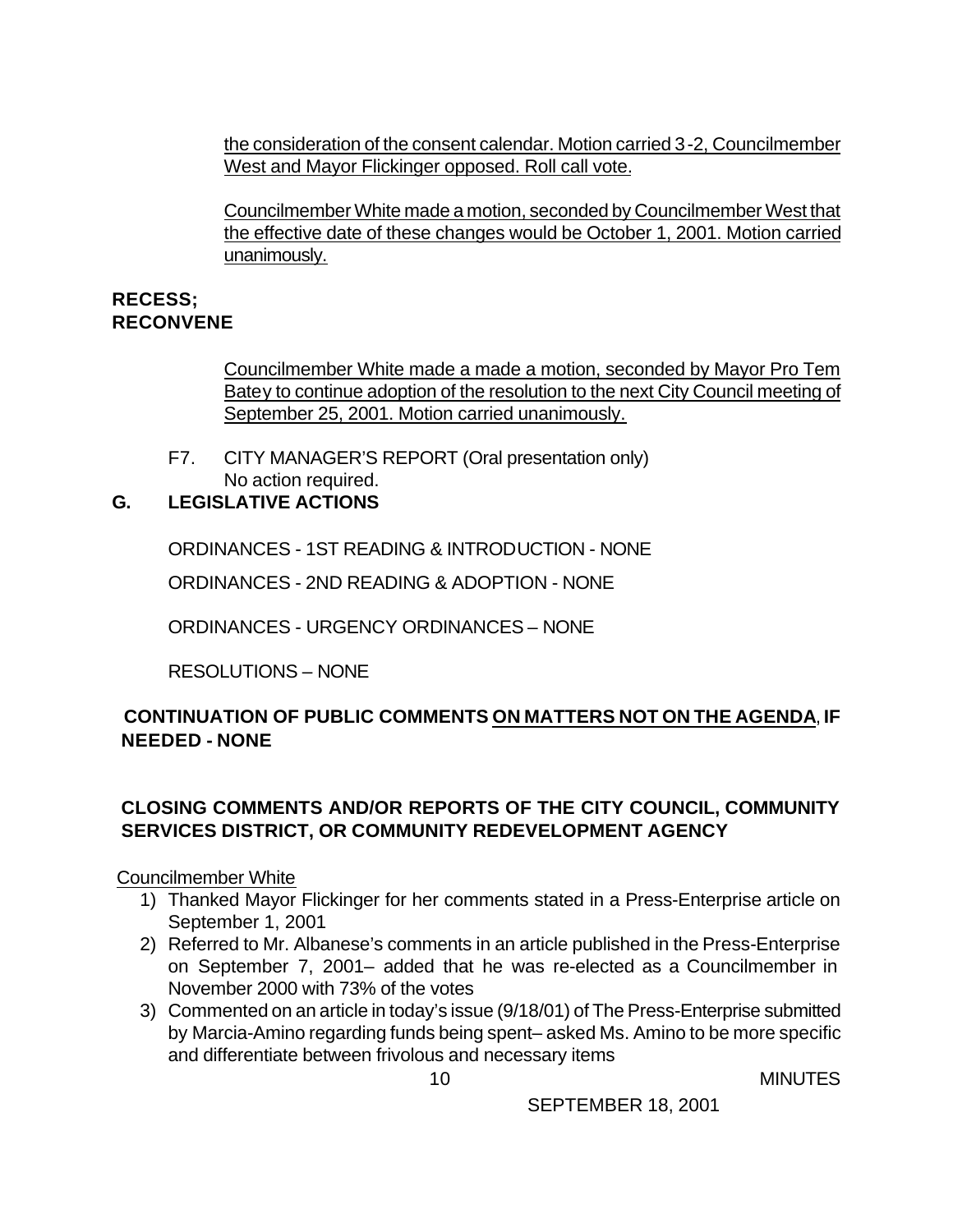### Mayor Pro Tem Batey

- 1) Stated that a couple of Moreno Valley firefighters were in New York working hard to hopefully bring back survivors from the tragic event that occurred last week
- 2) Asked for prayers for everyone affected by this indescribable tragedy

#### Councilmember Stewart

- 1) Invited constituents to work together in a positive way and to discuss spending priorities for the City
- 2) Noted that City employees' benefits, including bonuses, are negotiated items. The bonus program is similar to the program implemented by the federal government, is based on a performance, and it is in lieu of additional pay raises. It was done in a fair and equitable way to make the City competitive with other surrounding cities and thus to attract qualified employees
- 3) Emphasized the importance of providing the best level of public service and public safety

### Councilmember West

1) Stated he would like to recognize two outstanding citizens in his district: Enoch "Mac" McClain, President of the Moreno Valley Homeowners Association and retired Detective in the Los Angeles Police Department; and Bob Franz, teacher at Los Altos High School in L.A. area. Bob Franz has been involved in solar car activities and his high school has been named "Number One School" in the nation for solar cars and solar car activities.

### Mayor Flickinger

- 1) Congratulated City staff on accomplishments the staff made in respect to conserving electric power at the City Hall building – this month's usage was reduced by 30% over last year's usage for the same month
- 2) Read a letter from Riverside City Mayor Ron Loveridge the letter stated that in response to thousands of calls from citizens on what they could do to help the victims of the terrorist attack in New York and their families, the local American Red Cross, the United Way, the Riverside Press-Enterprise and the City of Riverside organized the Inland Empire Day of Giving on Sunday, September 23, 2001. It would be held at the Riverside Convention Center from noon until 5 p.m. Invited everybody to attend this event.

# **ADJOURNMENT**

11 MINUTES